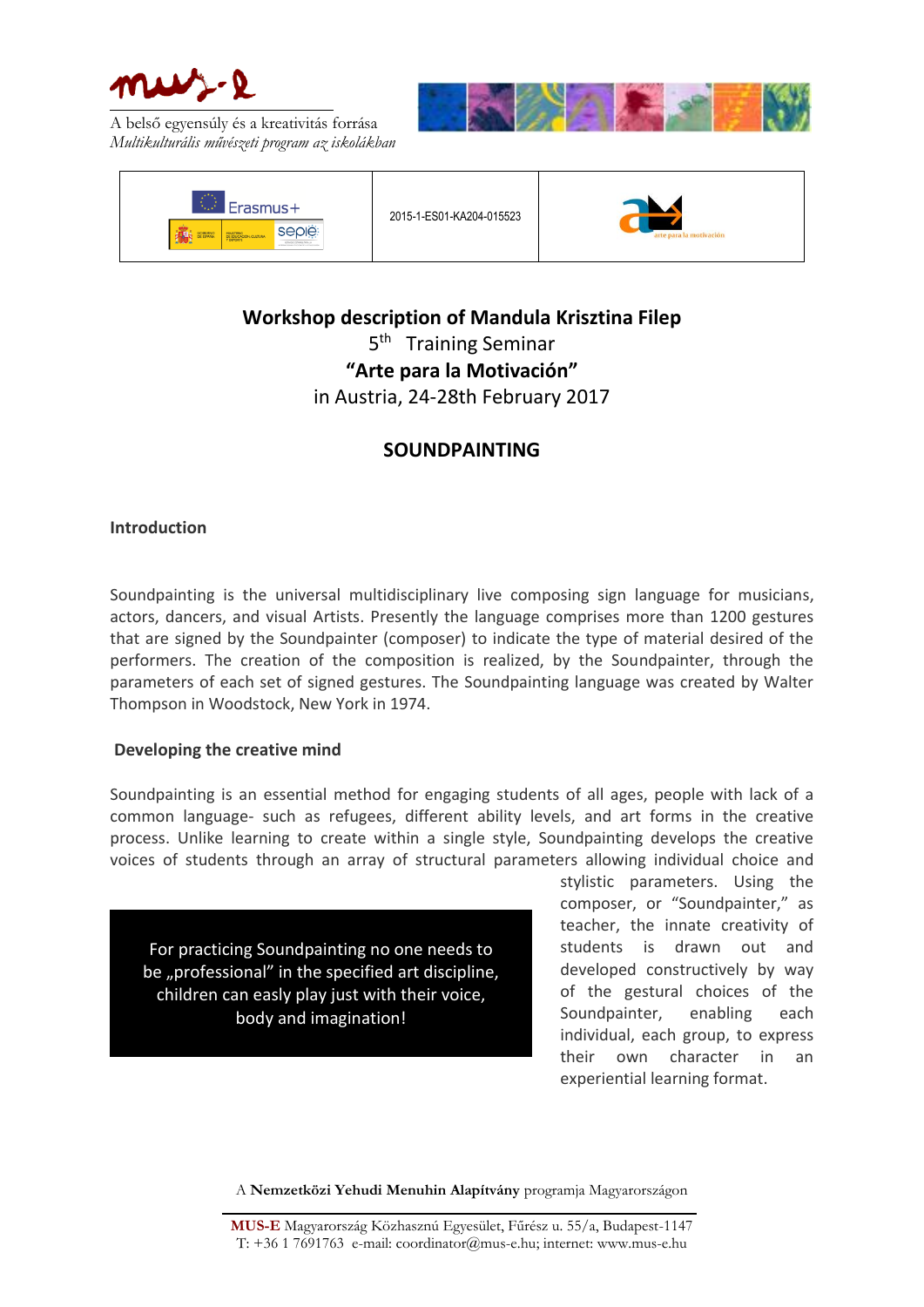





#### **Analysis**

The Soundpainter (the composer) standing in front (usually) of the group communicates a series of signs using hand and body gestures indicating specific and/or aleatoric material to be performed by the group. The Soundpainter develops the responses of the performers, molding and shaping them into the composition then signs another series of gestures, a phrase, and continues in this process of composing the piece.



The Soundpainter composes in real time utilizing the gestures to create the composition in any way they desire. The Soundpainter sometimes knows what he/she will receive from the performers and sometimes does not know what he/she will receive – the elements of specificity and chance. The Soundpainter composes with what happens in the moment, whether expected or not. The ability to compose with what happens in the moment, in real time, is what is required in order to attain a high level of fluency with the Soundpainting language.

The gestures of the Soundpainting language are signed using the syntax of Who, What, How and When. There are many types

of gestures, some indicating specific material to be performed as well as others indicating specific styles, genres, aleatoric concepts, improvisation, disciplines, stage positions, costumes, props, and many others.

#### **The workshop itself**

While preparing for creating a soundpainting workshop I tried to choose those signs that are easy to understand and to play, no matter who the participant is. However playing soundpainting needs special courage and freedom to **WHAT**

SPEAK LAUGH AIR SOUNDS LONG TONE HITS SCANNING POINT TO POINT POINTILLISM MINIMALISM IMPROVISE SHAPELINE CONTINUE

express more "crazy sounds" or noizes, and should not make the participant feel embarrased. Therefore the workshop started with some warming-tuning up games.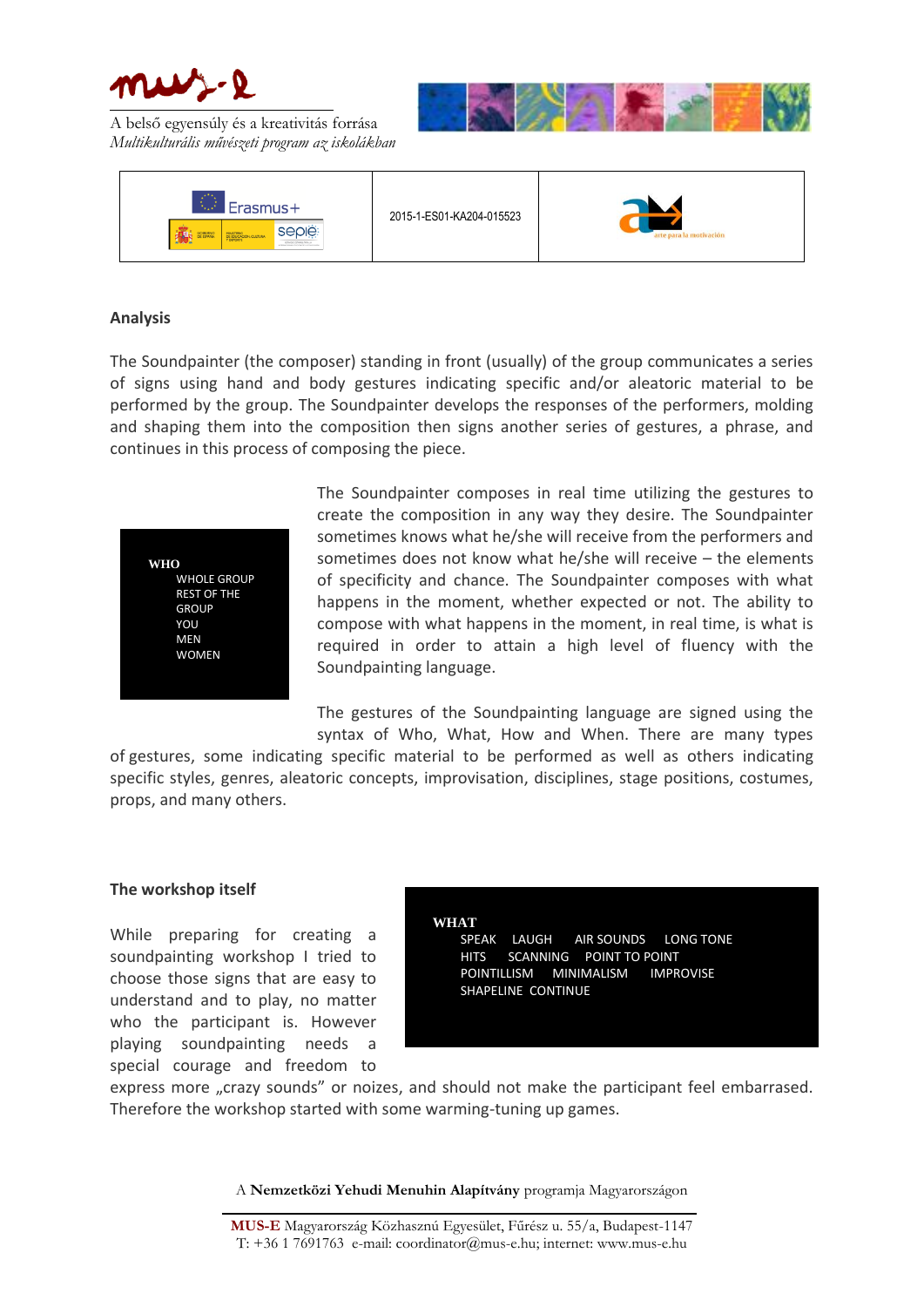





- 1) **Count from 1 to 20**! This game is good to make people focused in the moment in a very short time. At first the group counts loudly till 10 just following the given rythm with claps. As the next step the group counts again, but now until 20 and for every third number (3,6,9..) they make an agreed movement. The next step is to count until 20, but now for every thirds and fifth (5,10,15, 20) number they make the agreed movements. As the final step when the group is quite good, we can accelarate the tempo.
- 2) **Foolish name game** This is a special variation of the usual name games. We are standing in a circle, one participant steps in the middle, says his/her name. After stepping back in the circle the "leader" tells a style, an object, an animal that defines how the group has to repeat the names. For example: opera, rap, crying women, crazy



washing machine, cow, angry child…..The aim is to loose our initial embarrasement in the group and forget about "normal sounds".

3) **Soft ball – fire ball**- The last warming up exercise is a tool to develop more detailed characters, noises and sounds, while also establishing relations within the group. We stand again in the circle and imagine that we have a tiny little soft ball in our hands, that we have to pass to someone else in the circle. So we approach the chosen person and walk towards him/her very silently, smoothly producing a soft and tiny sound. Then the ball is passed towards. As the next step we imagine that we have something really heavy and big in our hands, so we have to produce movement and sound that depicts this character. The third step is that each participant figures out in their head what they have in their hands, that fosters already the fantasy and imagination. The last step is having a "fire ball" that we have to pass very quickly and with a loud sound. It creates something like a "jumping karate dance". After this game the group is ready to sit down, focus and play with an open heart and mind.

Stepping in the world of soundpainting the idea was to teach some basic signs and gestures, make the group be able to improvise and react for them, and then they could also try